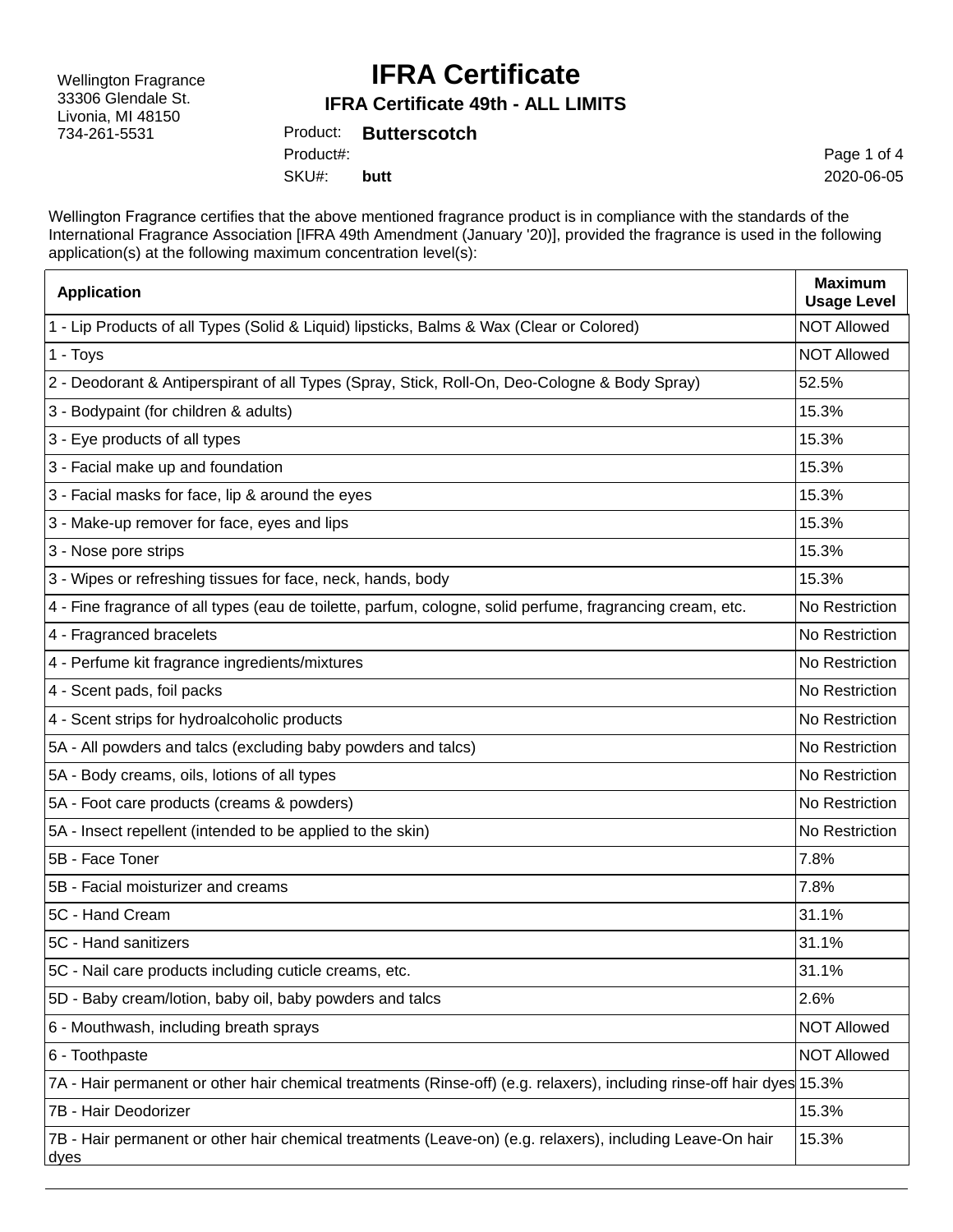# **IFRA Certificate**

### **IFRA Certificate 49th - ALL LIMITS**

|           | Product: Butterscotch |
|-----------|-----------------------|
| Product#: |                       |
| SKU#:     | butt                  |

Page 2 of 4 2020-06-05

| <b>Application</b>                                                                                                                             | <b>Maximum</b><br><b>Usage Level</b> |
|------------------------------------------------------------------------------------------------------------------------------------------------|--------------------------------------|
| 7B - Hair sprays of all types (pumps, aerosol sprays, etc.)                                                                                    | 15.3%                                |
| 7B - Hair styling aids Non-Sprays (mousse, gels, leave in conditioners)                                                                        | 15.3%                                |
| 7B - Shampoo - Dry (waterless shampoo)                                                                                                         | 15.3%                                |
| 8 - Baby Wipes                                                                                                                                 | 2.6%                                 |
| 8 - Intimate wipes                                                                                                                             | 2.6%                                 |
| 8 - Tampons                                                                                                                                    | 2.6%                                 |
| 8 - Toilet Paper (wet)                                                                                                                         | 2.6%                                 |
| 9 - All depilatories (including facial) and waxes for mechanical hair removal                                                                  | 71.3%                                |
| 9 - Baby wash, bath, shampoo                                                                                                                   | 71.3%                                |
| 9 - Bar Soap                                                                                                                                   | 71.3%                                |
| 9 - Bath gels, foams, mousses, salts, oils and other products added to bathwater                                                               | 71.3%                                |
| 9 - Body washes and shower gels of all types                                                                                                   | 71.3%                                |
| 9 - Cleanser for face, eyes and lips                                                                                                           | 71.3%                                |
| 9 - Conditioner (rinse-off)                                                                                                                    | 71.3%                                |
| 9 - Foot care products (feet are placed in a bath for soaking)                                                                                 | 71.3%                                |
| 9 - Liquid soap                                                                                                                                | 71.3%                                |
| 9 - Shampoo of all type                                                                                                                        | 71.3%                                |
| 9 - Shampoos for pets                                                                                                                          | 71.3%                                |
| 9 - Shaving creams of all types (stick, gels, foams, etc.)                                                                                     | 71.3%                                |
| 10A - Dry cleaning kits                                                                                                                        | 71.3%                                |
| 10A - Fabric softeners of all types including fabric softener sheets                                                                           | 71.3%                                |
| 10A - Floor wax                                                                                                                                | 71.3%                                |
| 10A - Fragranced oil for lamp ring, reed diffusers, pot-pourri, etc.                                                                           | 71.3%                                |
| 10A - Hand dishwashing detergent (including concentrates)                                                                                      | 71.3%                                |
| 10A - Hand wash laundry detergent (including concentrates)                                                                                     | 71.3%                                |
| 10A - Hard surface cleaners of all types (bathroom and kitchen cleansers, furniture polish, etc.)                                              | 71.3%                                |
| 10A - Household cleaning products, leather cleaning wipes, stain removers, fabric enhancing sprays,                                            | 71.3%                                |
| 10A - Household cleaning products, other types including fabric cleaners, soft surface cleaners, carpet<br>cleaners, furniture polishes sprays | 71.3%                                |
| 10A - Household cleaning products, treatment products for textiles (starch sprays, fabric treated with<br>fragrances after wash, deodorizers)  | 71.3%                                |
| 10A - Laundry pre-treatment of all types (e.g. paste, sprays, sticks)                                                                          | 71.3%                                |
| 10A - Machine laundry detergents with skin contact (e.g. liquids, powders) including concentrates                                              | 71.3%                                |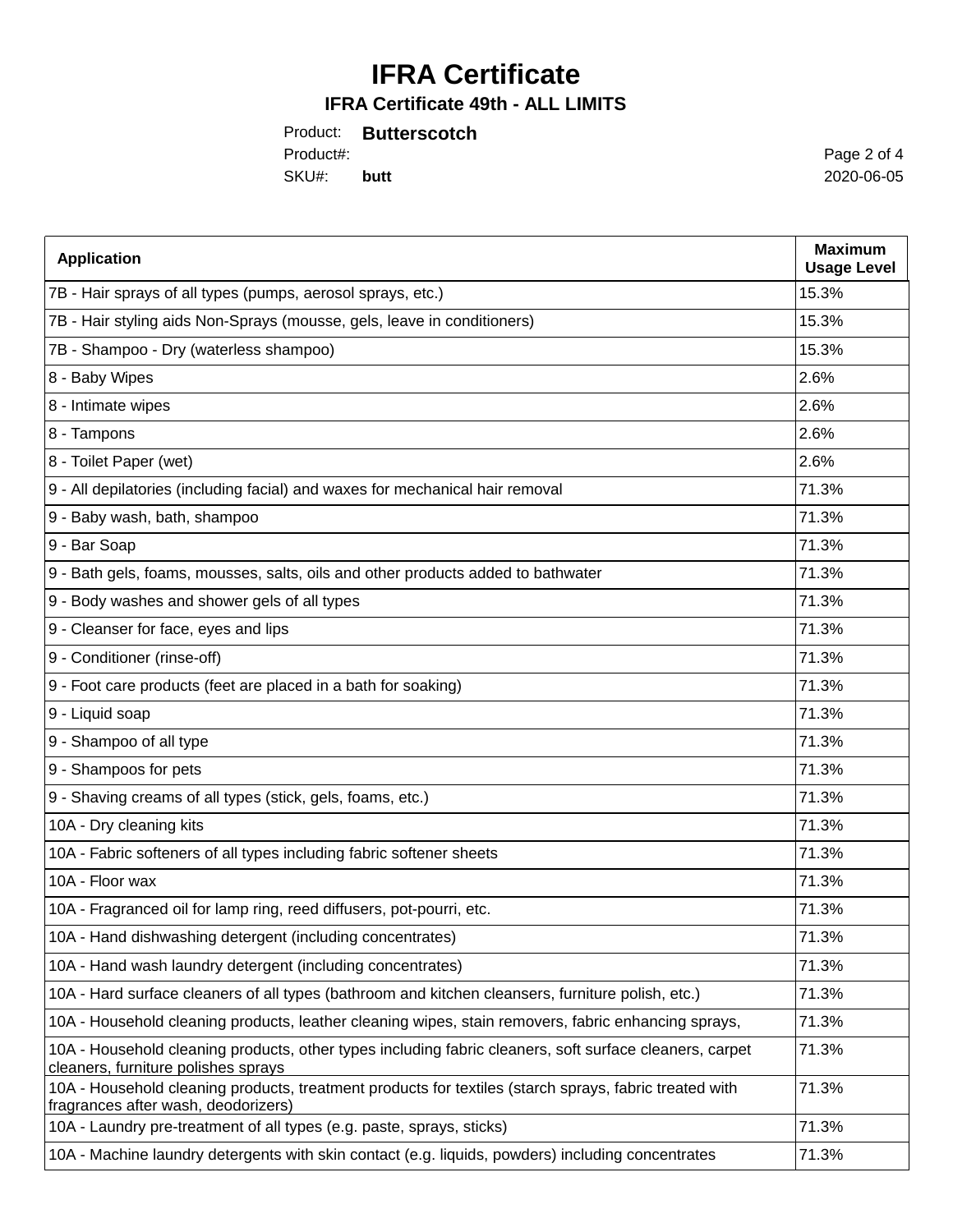# **IFRA Certificate**

### **IFRA Certificate 49th - ALL LIMITS**

|            | Product: Butterscotch |
|------------|-----------------------|
| Product#:  |                       |
| SKU#: butt |                       |

Page 3 of 4 2020-06-05

| <b>Application</b>                                                                                                                  | <b>Maximum</b><br><b>Usage Level</b> |
|-------------------------------------------------------------------------------------------------------------------------------------|--------------------------------------|
| 10A - Odored distilled water (that can be added to steam irons)                                                                     | 71.3%                                |
| 10A - Toilet seat wipes                                                                                                             | 71.3%                                |
| 10B - Aerosol/spray insecticides                                                                                                    | No Restriction                       |
| 10B - Air freshener sprays, including aerosol and pump                                                                              | No Restriction                       |
| 10B - Sprays (of all types) applied to animals                                                                                      | No Restriction                       |
| 11A - Adult incontinence pant, pad                                                                                                  | 2.6%                                 |
| 11A - Diapers (baby & adult)                                                                                                        | 2.6%                                 |
| 11A - Feminine hygiene conventional pads, liners, interlabial pads                                                                  | 2.6%                                 |
| 11A - Toilet paper (dry)                                                                                                            | 2.6%                                 |
| 11B - Facial masks (paper/protective) e.g. surgical masks not used as medical device                                                | 2.6%                                 |
| 11B - facial tissues (dry tissues)                                                                                                  | 2.6%                                 |
| 11B - Fertilizers, Solid (pellet or powder)                                                                                         | 2.6%                                 |
| 11B - Napkins                                                                                                                       | 2.6%                                 |
| 11B - Paper towels                                                                                                                  | 2.6%                                 |
| 11B - Scented socks, gloves                                                                                                         | 2.6%                                 |
| 11B - Tights with moisturizers                                                                                                      | 2.6%                                 |
| 11B - Wheat bags                                                                                                                    | 2.6%                                 |
| 12 - Air delivery systems                                                                                                           | No Restriction                       |
| 12 - Air fresheners and fragrancing of all types (Concentrated Aerosol metered doses, plug-ins, closed<br>systems, solid substrate) | No Restriction                       |
| 12 - Air fresheners and fragrancing of all types (incense, liquid refills (Cartridge), air freshening crystals)                     | No Restriction                       |
| 12 - Air fresheners and fragrancing of all types (membrane delivery, electical, powders, fragrancing sachets)                       | No Restriction                       |
| 12 - Candles of all types (including encased)                                                                                       | No Restriction                       |
| 12 - Cat litter                                                                                                                     | No Restriction                       |
| 12 - Cell phone cases                                                                                                               | No Restriction                       |
| 12 - Deodorizers/maskers not intended for skin contact (e.g. fabric drying machine deodorizers, carpet<br>powders)                  | No Restriction                       |
| 12 - Dishwash detergent and deodorizers - for Machine Wash                                                                          | No Restriction                       |
| 12 - Fuels                                                                                                                          | No Restriction                       |
| 12 - Insecticides (e.g. mosquito coil, paper, electrical, for clothing) excluding aerosols/sprays                                   | No Restriction                       |
| 12 - Joss sticks or incense sticks                                                                                                  | No Restriction                       |
| 12 - Laundry detergents with minimal skin contact (e.g. liquid tabs, pods)                                                          | No Restriction                       |
| 12 - Olfactive Board Games                                                                                                          | No Restriction                       |